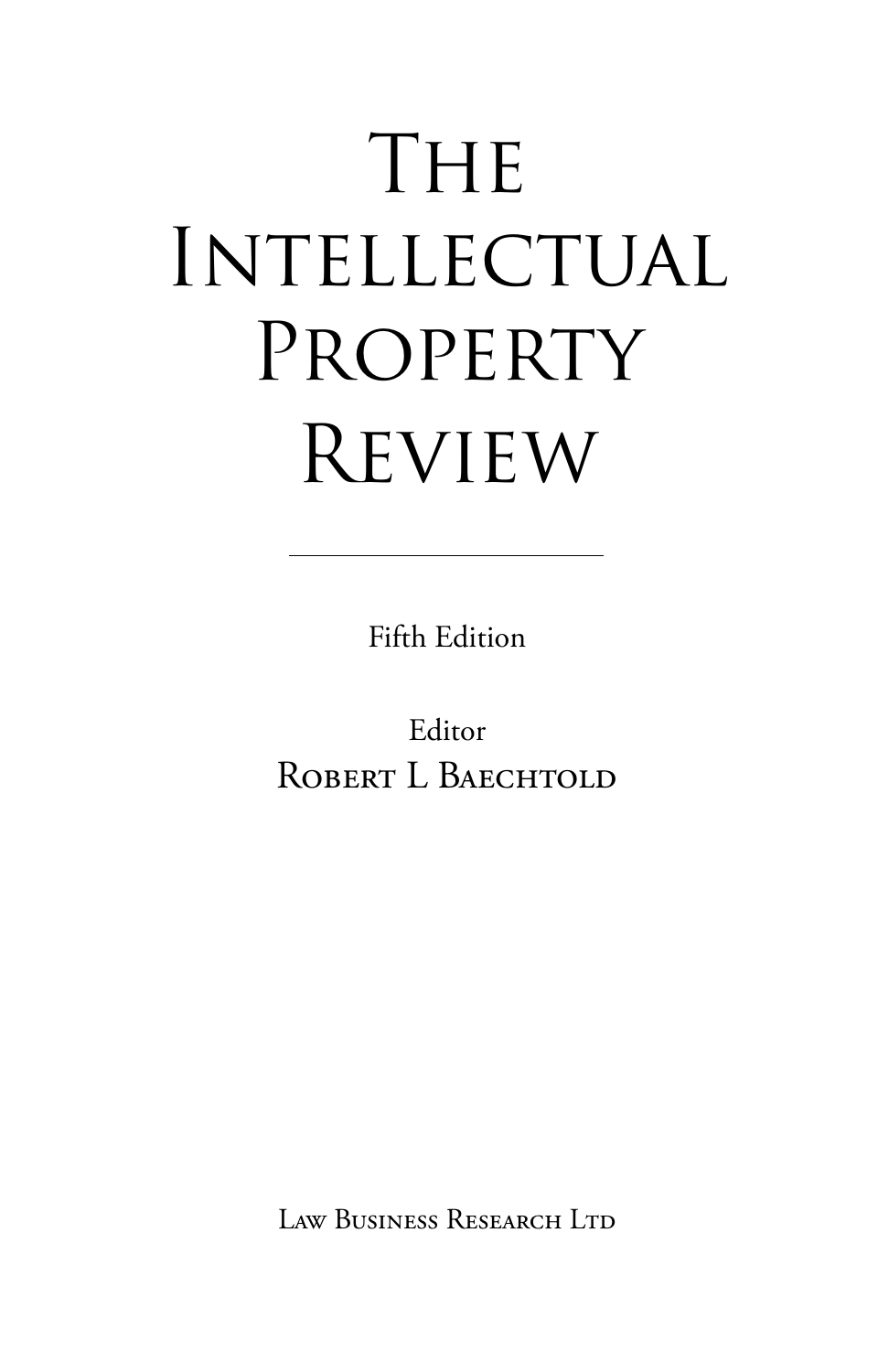### **Chapter 25**

## SWITZERLAND

*Thomas Schär, Martina Braun, Brigitte Bieler and Nicolas Gut*<sup>1</sup>

#### **I FORMS OF INTELLECTUAL PROPERTY PROTECTION**

Switzerland is a party to the majority of international treaties concerning protection of intellectual property rights, including the Paris Convention (industrial property), the Berne Convention (copyright), the Rome Convention (performances, phonograms and broadcasts), the WIPO Copyright Treaty and the WIPO Performances and Phonograms Treaty, the Agreement on Trade-Related Aspects of Intellectual Property Rights (TRIPS), and – with a particular focus on patents – the Patent Cooperation Treaty (PCT), the Patent Law Treaty, the European Patent Convention and the London Agreement. However, since Switzerland is neither a Member State of the European Union (EU) nor of the broader European Economic Area (EEA), it is not bound by harmonised EU regulations and directives. Hence, there are some notable differences from the *acquis communautaire*, particularly in the field of copyright. Nevertheless, the Swiss legislator frequently tends to unilaterally adopt European directives in order to ensure regulatory compatibility to a certain degree.

The most important forms of intellectual property protection available in Switzerland are briefly described below.

#### **i Patents**

Despite the small domestic market, patents attract particular attention in Switzerland owing to the importance of the pharmaceutical industry and its upstream sectors. Patents may be obtained on the basis of a national or – more commonly – a European application or via the designation of Switzerland (directly or through a European application) pursuant to the PCT. In order for a technical invention to be patentable, it must be new, non-obvious, capable of industrial application and sufficiently disclosed. It needs to be emphasised at the outset

<sup>1</sup> Thomas Schär and Martina Braun are senior associates, and Brigitte Bieler and Nicolas Gut are associates, at Wenger Plattner.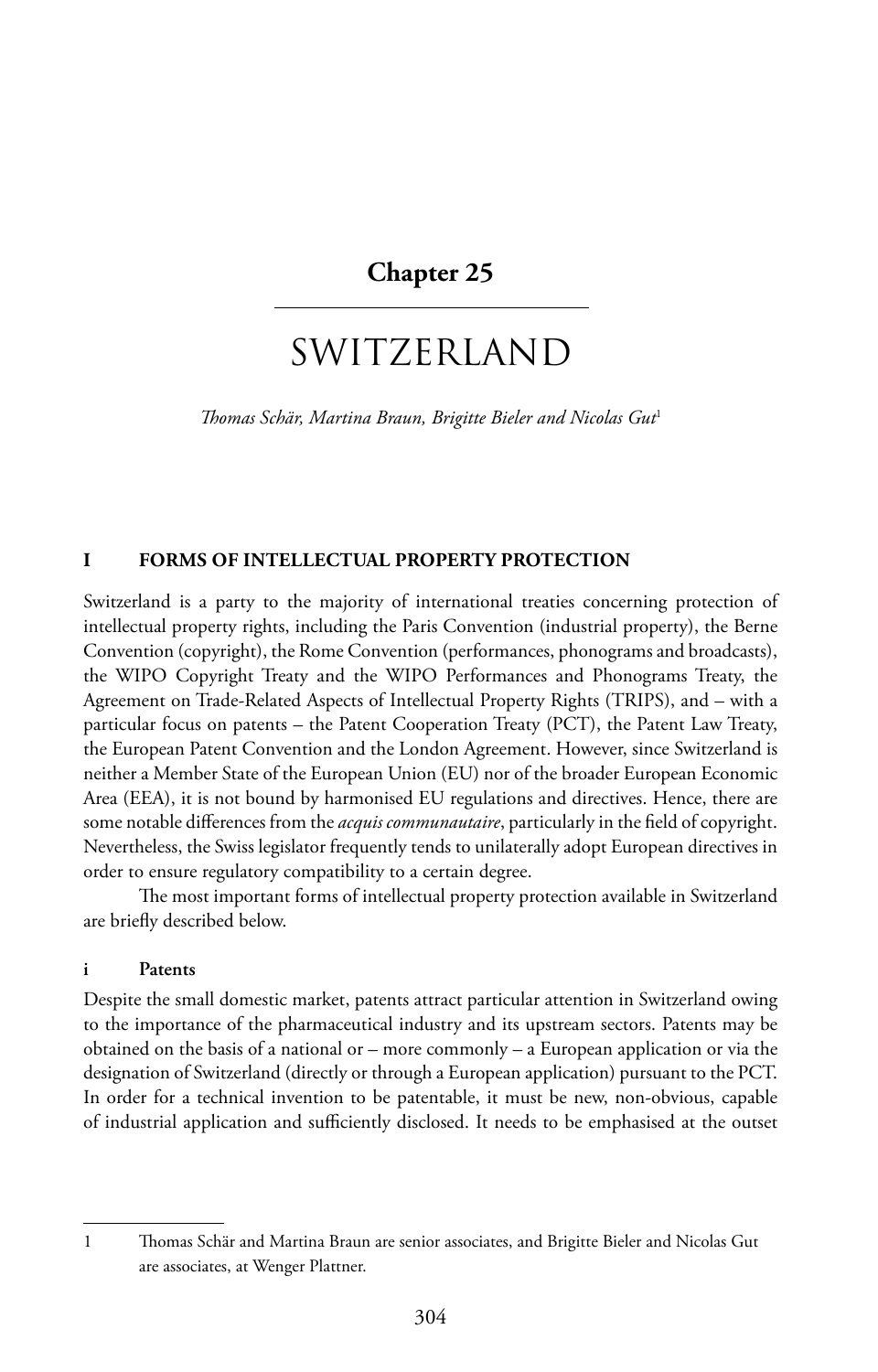though that national applications are not examined with respect to novelty and inventiveness and are therefore granted on the basis of a mere examination of formal aspects. The term of protection is 20 years from the filing date.

The patent endows the proprietor with a right to enjoin others from commercial use of the invention, which encompasses, in particular, manufacturing, storage, offering, placing on the market, importation, exportation, as well as possession for any of these purposes. Carrying in transit may also be prohibited, provided that the patentee could prohibit importation into the country of destination.

The effects of the patent do not, *inter alia*, extend to use within the private sphere for non-commercial purposes; research or experimental purposes; or for obtaining marketing authorisation for a medicinal product. Further, the Federal Patent Act stipulates EEA-wide (so-called regional) exhaustion, except if the patent protection is only of subordinate importance for the functional characteristics of the goods, in which case the patented goods first sold by or with the consent of the patentee anywhere in the world may be imported. On the other hand, the patentee's consent is always reserved if the goods are subject to price regulation in Switzerland or the country of origin. This carveout of national exhaustion is mainly designed to prevent parallel imports of pharmaceutical products.

Utility patents for minor technical inventions do not exist in Switzerland. However, since the requirements of novelty and non-obviousness are not examined *ex officio* during the application process, domestic patents may serve as an instrument of protection that is relatively easy to obtain, but also easy to challenge.

#### **ii Supplementary protection certificates**

Supplementary protection certificates (SPCs) can be obtained for active ingredients of patented and authorised pharmaceutical products or pesticides. The term of protection is the shorter of five years or the time between the filing date of the patent and the date of marketing authorisation in Switzerland, minus five years. The application for an SPC must be filed within six months following the date of marketing authorisation or patent grant, whichever occurs later. The SPC grants the same rights as a patent and is subject to the same restrictions. Within these limits, the scope of protection extends to any use of the product as a pharmaceutical (or pesticide, as the case may be).

As the law currently stands, there are no other forms of patent term extensions available in Switzerland. However, for products for paediatric use this will change following the enactment of amendments to the Federal Therapeutics Act and Federal Patent Act, respectively, which have been passed by Parliament in March 2016 (see Section V, *infra*). The revised Federal Patent Act will bring about a six-month SPC extension for paediatric pharmaceuticals.

#### **iii Data exclusivity**

Holders of marketing authorisations for pharmaceutical products benefit from a 10-year data exclusivity period, during which no generic manufacturer may rely on the results of the pharmacological, toxicological and clinical tests of the authorised product without the originator's approval.

Upon the implementation of the revised Federal Therapeutics Act (see Section I.ii, *supra*), authorisation holders will benefit from a data exclusivity period of up to 15 years for medicinal products for paediatric use and rare diseases in the future.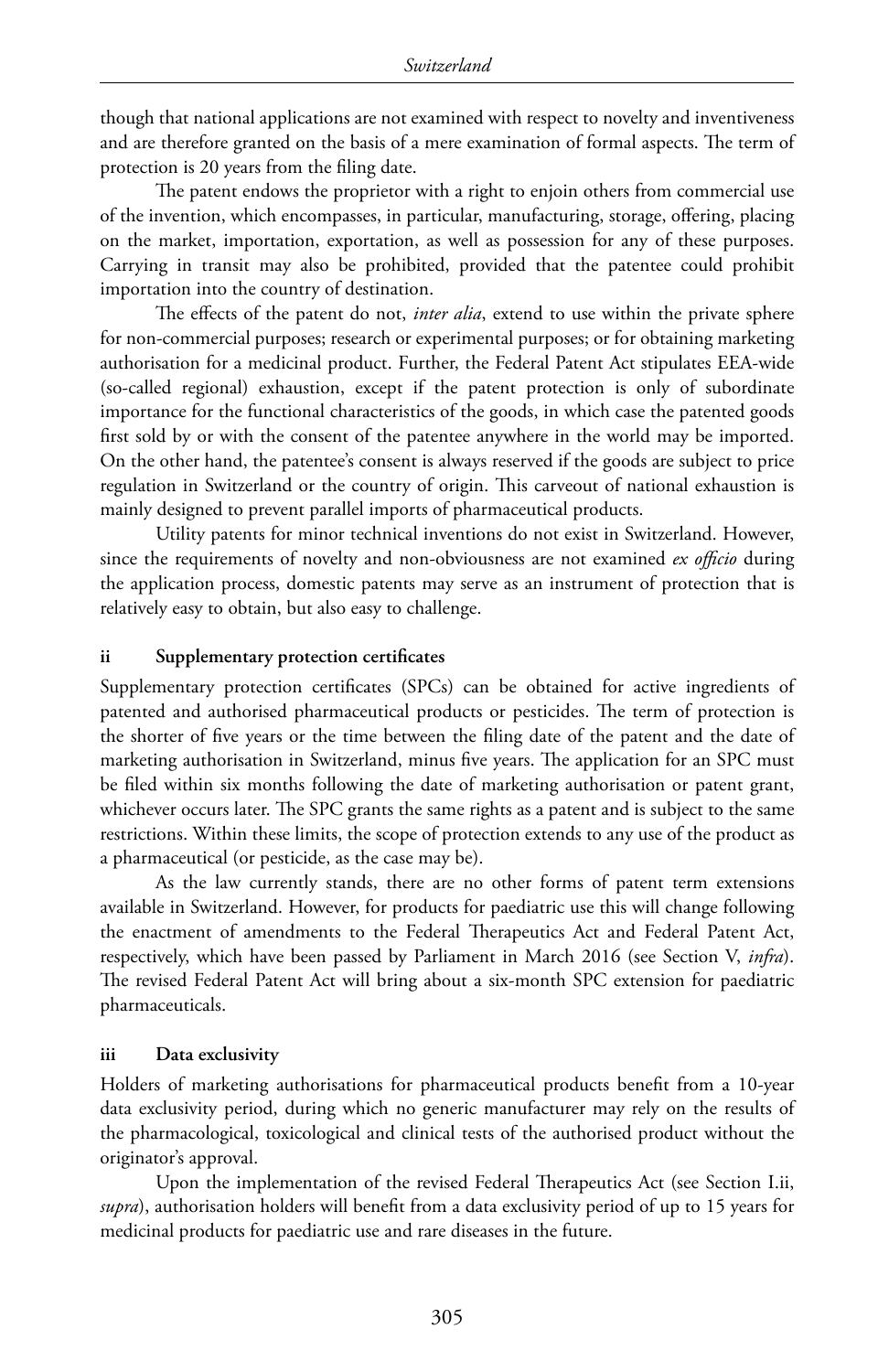#### **iv Copyright**

Copyright protection for literary, scientific or artistic works of individual nature, including computer programs, is available immediately upon the work's creation irrespective of the author's nationality or domicile and is not subject to any registration requirement. The term of protection expires 70 years after the author's death. Neighbouring rights (rights of artistic performers, phonographic rights, rights of broadcasters) benefit from a term of 50 years from the year of presentation, publication or transmission respectively. There is no *sui generis*  protection of database rights or photographs in Switzerland.

The copyright owner is entitled to determine if, when and how the work is being exploited. The owner's exclusive right is limited by the private use and other customary limitations, which are devised in a relatively broad manner and are partly subject to collective exploitation by authorised collecting societies. Federal Supreme Court decisions confirmed that the Swiss Copyright Act is technologically neutral.2 Pursuant to long-established case law and subject to a few statutory exceptions, Switzerland has adopted the concept of international exhaustion of copyright, meaning that an example of a copyrighted work put into circulation with the author's consent anywhere in the world may be freely imported into Switzerland.<sup>3</sup>

#### **v Trademarks**

Trademark protection can be obtained through national registration or designation of Switzerland via the Madrid System (Agreement and Protocol). Signs that (1) belong to the public domain; (2) are of a shape that constitutes the essential nature of the claimed goods or is otherwise technically necessary; (3) are misleading; and (4) are contrary to public policy, morality or the law cannot acquire protection as a trademark. Swiss examiners tend to be fairly strict when it comes to the appraisal of misleading indications of origin, both alluding to domestic locations or places abroad.

A trademark is valid for a period of 10 years from the date of application and may be renewed indefinitely for subsequent periods of 10 years each. The trademark endows the owner with the exclusive right to prohibit others from commercially using an identical or confusingly similar sign for the designation of specific goods or services. As in copyright protection, the Swiss Federal Supreme Court has posited international exhaustion once a branded product has been put into circulation for the first time.<sup>4</sup>

The Swiss Federal Institute of Intellectual Property (the Institute) has issued Trademark Guidelines on the conduct of its proceedings, which are available in German, French or Italian.5 Additionally, the Institute provides a trademark examination support tool that serves to predict trademark examination decisions made by the Institute as well as to maintain consistent trademark practice. It contains decisions of the Institute on applications for the registration of trademarks and oppositions, abstract examination rules and geographical indications protected under international treaties.

<sup>2</sup> Federal Supreme Court, 30 July 2015, 4A\_203/2015 = sic! 11/2015, 639 et seq.; Federal Supreme Court, 28 November 2014 – Bibliothekslieferdienst, 4A\_295/2014 = sic! 3/2015, 155 et seq.

<sup>3</sup> Federal Supreme Court, 20 July 1998 – *Nintendo*, 124 III 321 et seq.

<sup>4</sup> Federal Supreme Court, 23 October 1996 – *Chanel*, 122 III 469 et seq.

<sup>5</sup> Trademark Guidelines, available at: www.ige.ch (last visited 24 March 2016).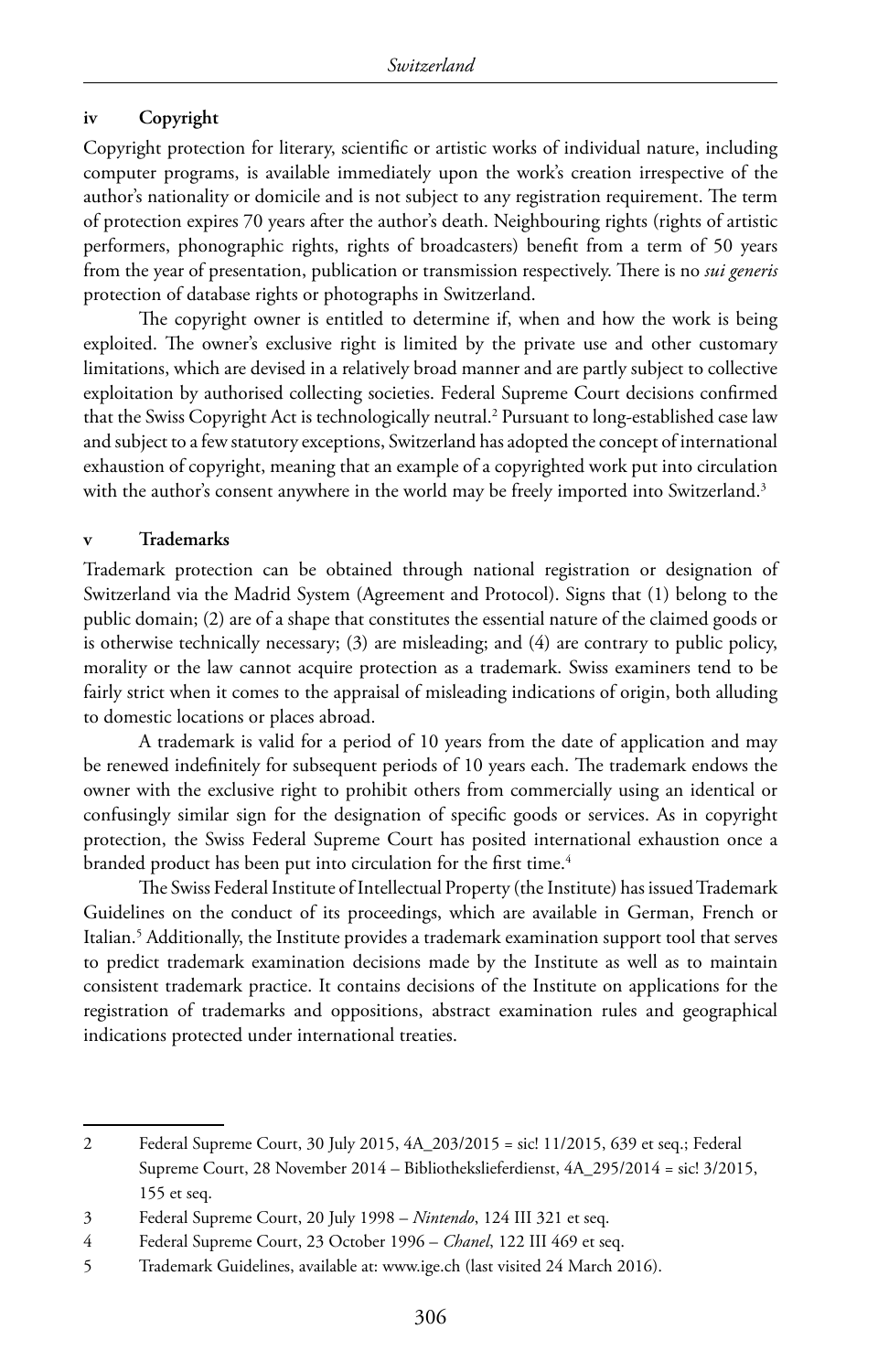Indications of origin are protected in their own right by virtue of Articles 47 et seq. of the Federal Trademark Act. They are not subject to any registration requirements. On 1 January 2017, the new 'Swissness' legislation will come into force. The Swissness criteria strengthen the protection of the 'Made in Switzerland' designation and the Swiss cross. The bill establishes precise rules in the Federal Trademark Act concerning the conditions under which a product or service may be labelled as being Swiss. If these rules are complied with, services and goods can be endorsed with the Swiss cross.

Unregistered signs and trade dresses are capable of protection under unfair competition law, while company names benefit from a specific protection regime. Domain name registrations do not entail legal exclusivity rights *per se*, but earlier trademarks or trade names may constitute a claim for having a corresponding domain name transferred. Since September 2015, the new '.swiss' internet domain is available to the Swiss community. It is exclusively available to organisations that have a relationship with Switzerland.

#### **vi Designs**

A design is the visible form of a two-dimensional or three-dimensional object, which is eligible for protection if it is new and distinctive without offending public order, morality or the law. Protection may be obtained by way of national registration or designation via the Hague and Geneva Acts of the Hague Agreement. The thresholds for registration are deliberately kept low, which is why the constitutive requirements of novelty and distinctiveness are not examined *ex officio*. A downside resulting from these low thresholds is that any registered design remains heavily exposed to nullity defences by alleged infringers. The maximum term of protection is 25 years from the filing date. Since case law related to designs is scarce, the Federal Supreme Court has not yet been seized to opine on the geographic scope of exhaustion. Doctrine favours international exhaustion in analogy to the situation in copyright and trademark law.

#### **vii Trade secrets and know-how**

There is no exclusive right conferred on trade secrets and other valuable confidential business information as such. However, unauthorised disclosure or exploitation of corresponding information is sanctioned by virtue of unfair competition and criminal law. Trade secrets are widely perceived as a viable alternative to patent protection outside the pharmaceutical and chemical sector, given the potentially undetermined protection period, the avoidance of disclosure and the deterring costs of prosecuting and enforcing patents.

#### **II RECENT DEVELOPMENTS**

The Federal Patent Court (the Patent Court), which began operations on 1 January 2012, has continued to increase its profile. Its judgments are generally well received and, in 2015, the Patent Court further pursued its intention to offer expedited and cost-efficient proceedings. As in previous years, the Patent Court continued to achieve a remarkable settlement ratio: in 16 out of 19 ordinary proceedings concluded by the Patent Court in 2015, a settlement was attained.

On 11 December 2015, the Federal Council submitted the draft amendment of the Copyright Act for consultation. The preliminary draft for modernisation of the copyright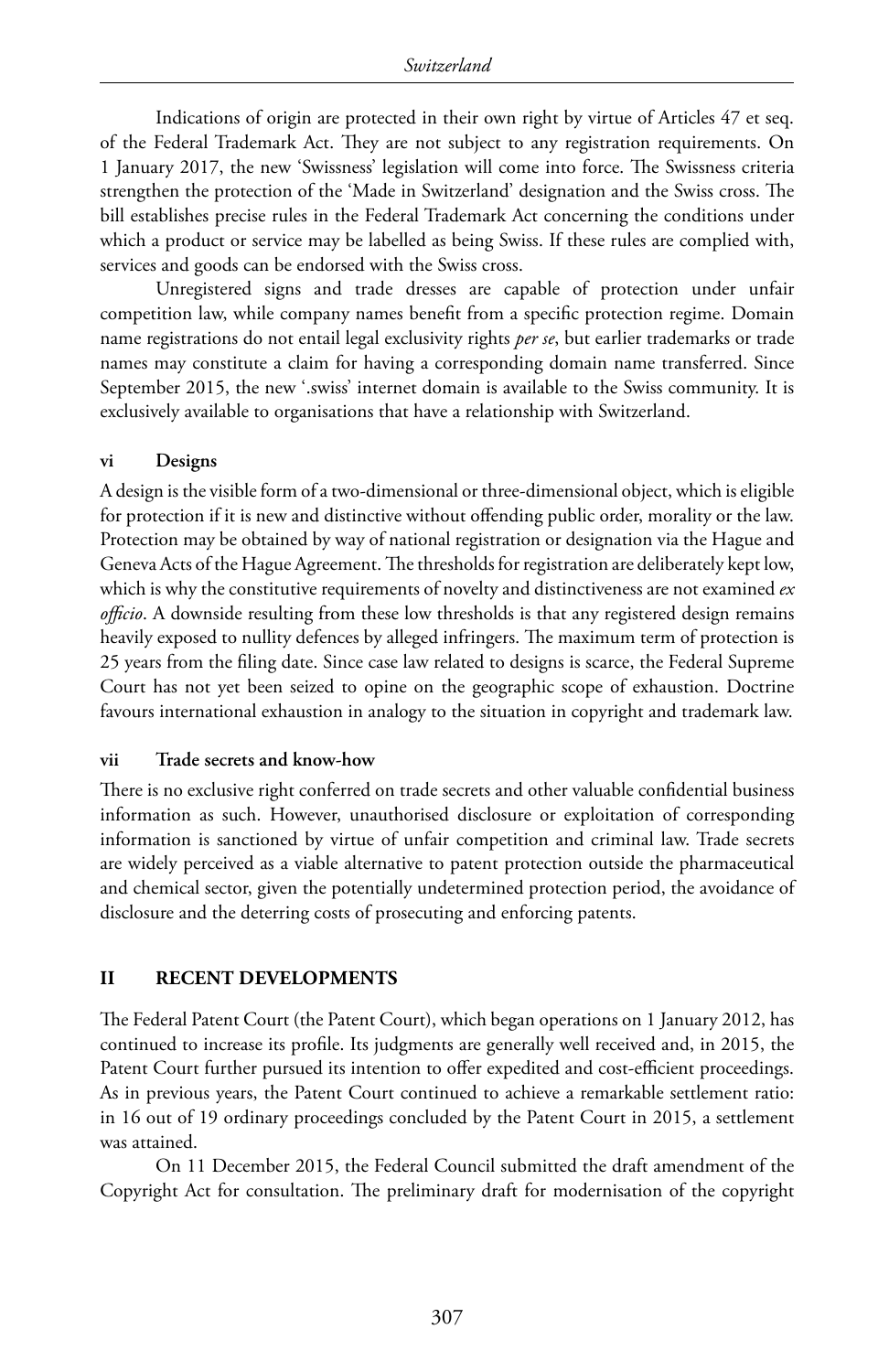is guided by the recommendations of the copyright working group (AGUR12).6 The end date for the consultation procedure was 31 March 2016. The proposals in the draft for consultation primarily focus on the following provisions and aims:7

- *a* Improved anti-piracy strategy: Hosting providers domiciled in Switzerland have to remove copyright infringing content from their servers (take down). In case they do not join a self-regulating body, they also have to prevent such content from being re-uploaded onto their servers (stay down).
- *b* More efficient collective management of copyright: The draft bill lays the foundation for ensuring that in the future, new offers can be made available to consumers quickly and legally via voluntary collective rights managements, internationally known as 'extended collective licensing'. The draft bill also expands the supervision of the collective management of rights.
- *c* Modifications to limitations and exceptions to copyright as well as other changes: The press photographers should have the sole right of copying and selling their photographs, for as long as these photographs are of interest to current media reporting. In addition to the already existing remuneration for the rental of copies of a work, a new remuneration is to be introduced for the lending of copies of a work. The subject matter of rental and lending are books, videos, the visual arts and music scores. Lending is defined as the situation when a copy of a work is given to somebody for a certain period of time to use free of charge. Only if someone lends out copies of works as a main or part-time business, such as libraries and museums, should therefore owe remuneration.<sup>8</sup>

Pursuant to the consultation procedure, the draft bill summarised above may be adjusted and will be subject to approval by the Swiss Parliament.

#### **III OBTAINING PROTECTION**

Domestic patent applications are to be filed with the Institute, which is also the designated office for dealing with international applications claiming patent protection in Switzerland pursuant to the PCT. Applicants domiciled in Switzerland may also file European patent applications with the Institute, with the exception of divisional applications.

Upon filing of a patent application, the Institute will first conduct a formal examination and then proceed to the validation of the technical elements of the invention upon receipt of the examination fee. The substantive validation focuses on the patentability of the invention, grounds for exclusion from patentability, sufficient disclosure of the invention, admissibility of modification of the technical documents, and the formulation of the patent claims. Unlike the European Patent Office, the Institute does not examine the criteria of novelty and

<sup>6</sup> www.ige.ch/en/copyright/modernisation-of-copyright.html.

<sup>7</sup> In particular, the following remarks are based on the Media Release and Media Kit from the Swiss Federal Institute of Intellectual Property, dated 11 December 2015.

<sup>8</sup> www.ige.ch/fileadmin/user\_upload/Urheberrecht/e/modernisierung\_urheberrecht\_2015\_e/ Medienrohstoff\_URG\_EN.pdf; www.ige.ch/fileadmin/user\_upload/Urheberrecht/e/ modernisierung\_urheberrecht\_2015\_e/Medienmitteilung\_2015\_12\_11\_EN.pdf.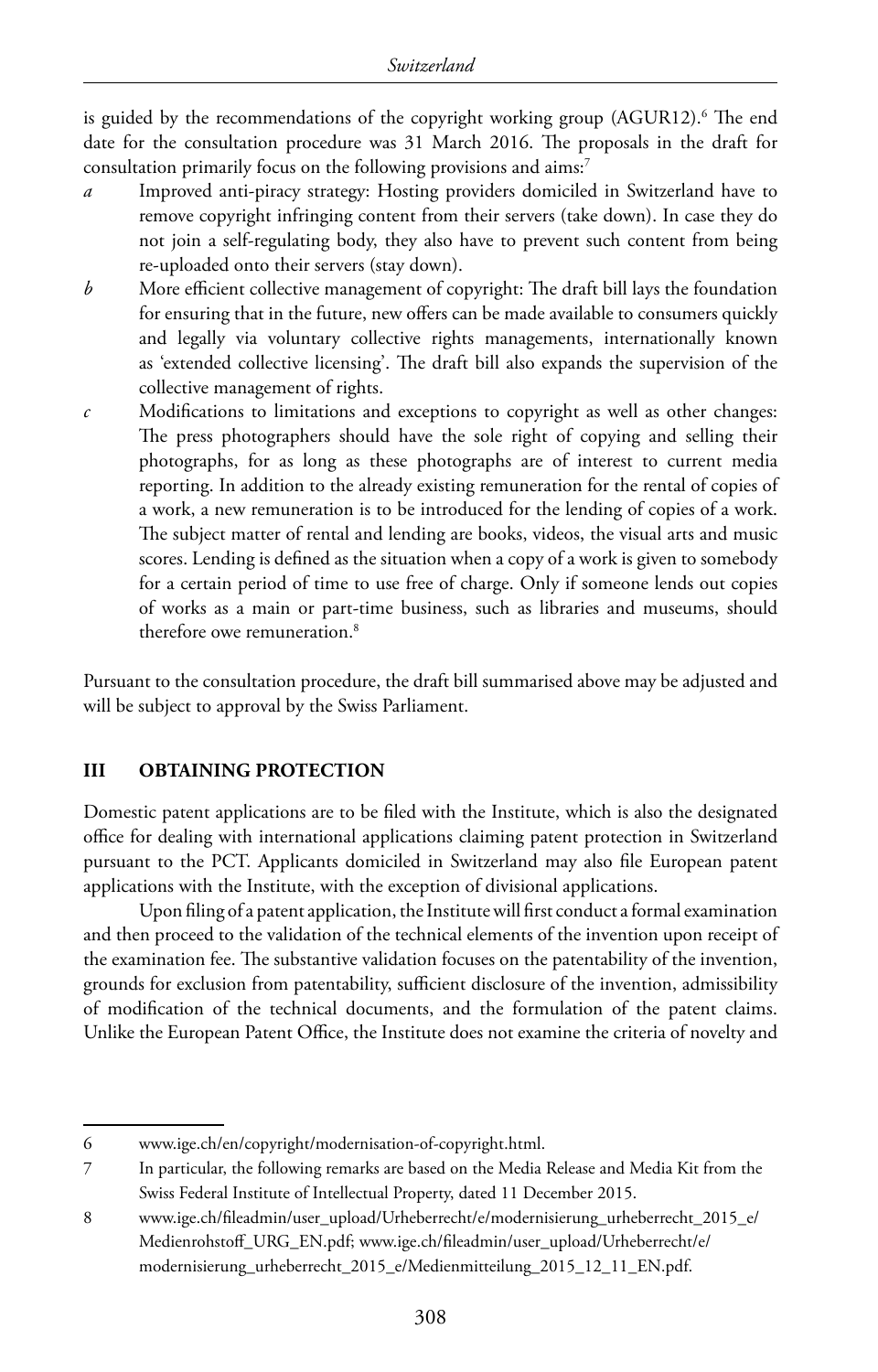inventive step *ex officio*. Consequently, the applicant is under no obligation to disclose prior art. The application is published at the latest 18 months following the application or the earlier designated priority date.

For an invention to be patentable, it must be of a technical character, namely, it must entail a physical interaction with the environment. In this light, claims merely containing characteristics of computer software as such or of business methods transposed to a computer network are not capable of being patented. The invention must further be executable and reproducible in industrial application.

The following types of inventions are excluded from patentability:

- *a* the human body as such, at all stages of its formation and development, including the embryo (an element of the human body is, however, patentable if it is produced by means of a technical process and a beneficial technical effect is indicated);
- *b* naturally occurring gene sequences or partial sequences (however, technically produced derivatives of gene sequences may be patented if their function is specifically indicated);
- *c* unmodified human embryonic stem cells and stem cell lines;
- *d* processes for cloning human beings or the creation of other organisms by using human genetic material;
- *e* processes for modifying the germ line genetic identity of human beings;
- *f* essentially biological processes for the production of plants or animals;
- *g* harmful processes for modifying the genetic identity of animals without due justification;
- *h* use of human embryos for non-medical purposes; and
- *i* methods for surgical treatment or therapeutic and diagnostic methods practiced on the human or animal body. However, substances and compositions solely intended for such medical use (first medical indication) or for use in the manufacture of a means to a medical end (a 'Swiss-type claim', also available for second and further medical indications) are patentable even if the underlying substances and composition form part of the prior art. The latter constitutes a notable discrepancy with the European procedure, where Swiss-type claims are no longer admissible.

In the event that biological material is directly obtained by a patented manufacturing process, the effects of the patent also extend to propagated material (vertical extension of protection) and to products in which the biological material is incorporated (horizontal extension of protection). These principles also apply to the Swiss part of European patents.

Once granted, the patent may be opposed by third parties within a time limit of nine months, but solely on the grounds of non-patentability essentially for reasons of public policy or morality. Hence, the requirements of novelty or non-obviousness can only be scrutinised by the Patent Court in nullity or infringement proceedings by virtue of a counterclaim or objection.

#### **IV ENFORCEMENT OF RIGHTS**

#### **i Possible venues for enforcement**

The Patent Court has exclusive jurisdiction in the first instance over validity and infringement disputes and for suits aiming at the grant of licences related to patents, including the ordering of preliminary measures with respect thereto. Its competence also comprises the enforcement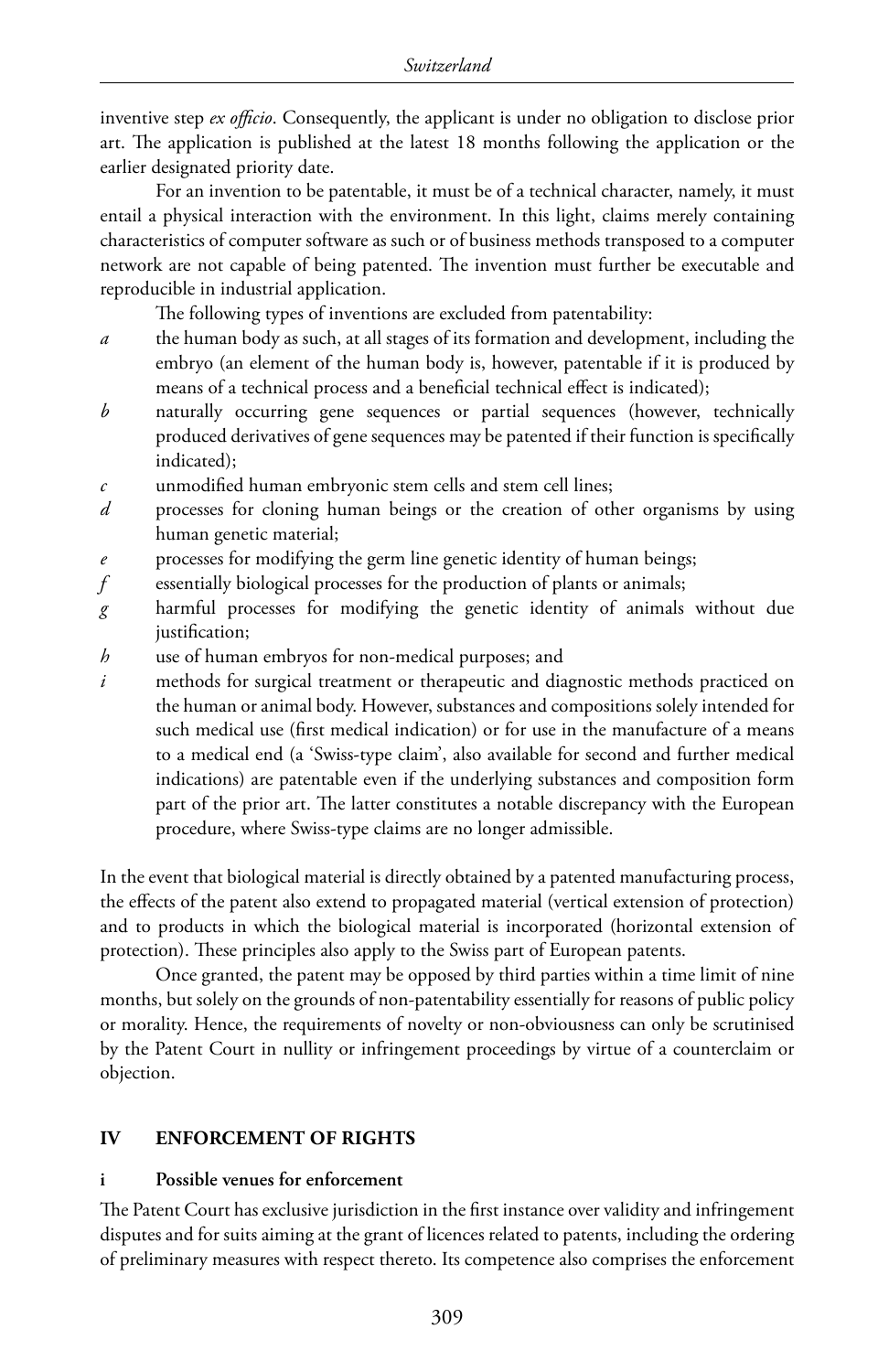of decisions made under its exclusive jurisdiction. Further, the Patent Court has concurrent jurisdiction in other civil actions with a factual connection to patents, such as the right to patents or the assignment of patents. This is particularly interesting in disputes where the Patent Court's technical expertise is sought by the claimant.

In addition to civil claims, criminal proceedings and border control measures may be envisaged by the patentee. In case of a suspected imminent import, export or transit of goods that infringe a patent that is valid in Switzerland, the customs administration may withhold – either on its own initiative or on request of the patentee or the licensee of the patent – the concerned goods for a period of up to 10 working days (extendable to a maximum of 20 working days) to allow the applicant to institute proceedings for preliminary measures.

The Patent Court is also competent with regard to the defence of patent invalidity, independent of whether such defence is raised in the form of an objection, a counterclaim or a distinct revocation action. Hence, if – on a preliminary question or defence basis – the question of the nullity or infringement of a patent is at stake before an ordinary civil law court, the latter stays the proceedings and sets a reasonable time limit to file an independent revocation or infringement action before the Patent Court. If no such action is filed, the seized court will resume the proceedings and disregard the preliminary question or defence. In case the defendant party files a counterclaim for revocation or infringement before an ordinary civil law court, the latter completely loses its competence and refers both actions to the Patent Court.

Finally, arbitral decisions on patent infringement and validity rendered by an arbitral tribunal having its seat in Switzerland are enforceable in Switzerland. The Institute will only act upon an arbitration ruling if a certificate of enforceability is produced. Such certificate will be issued by the High Court of the canton in which the arbitral tribunal is seated. Regarding the enforceability of foreign arbitral decisions the Convention on the Recognition and Enforcement of Foreign Arbitral Awards (the New York Convention) is applicable.

#### **ii Requirements for jurisdiction and venue**

The patentee is entitled to demand the cessation of or desistance from infringements if infringing acts are imminent or have already occurred, and to claim damages in case such infringing acts have been performed voluntarily or through negligence. Further, an action for a declaratory judgement may be filed, provided that the plaintiff shows a qualified interest. Such interest is given, where an unclear and enduring legal situation that cannot be remedied by other means exists. Hence, if the plaintiff can bring an action for infringement, it is usually deprived of an interest to obtain a declaratory judgment.

Exclusive licensees may procure injunctions and claim damages independently and on their own right, unless excluded by the licence agreement. Non-exclusive licensees must procure title to sue from the patentee. However, pursuant to Article 75 of the Federal Patent Act licensees of any type may join an action for damages instituted by the patentee in order to claim their own loss or damage.

Nullity actions may be brought by anyone demonstrating a legitimate interest in defeating the patent. The thresholds for showing such interest are rather low, an actual or potential competitive relation with the patentee is deemed sufficient. Non-challenge clauses in licence agreements should in principle prevent the licensee from having the patent revoked. However, such clauses are contested with regard to European competition law.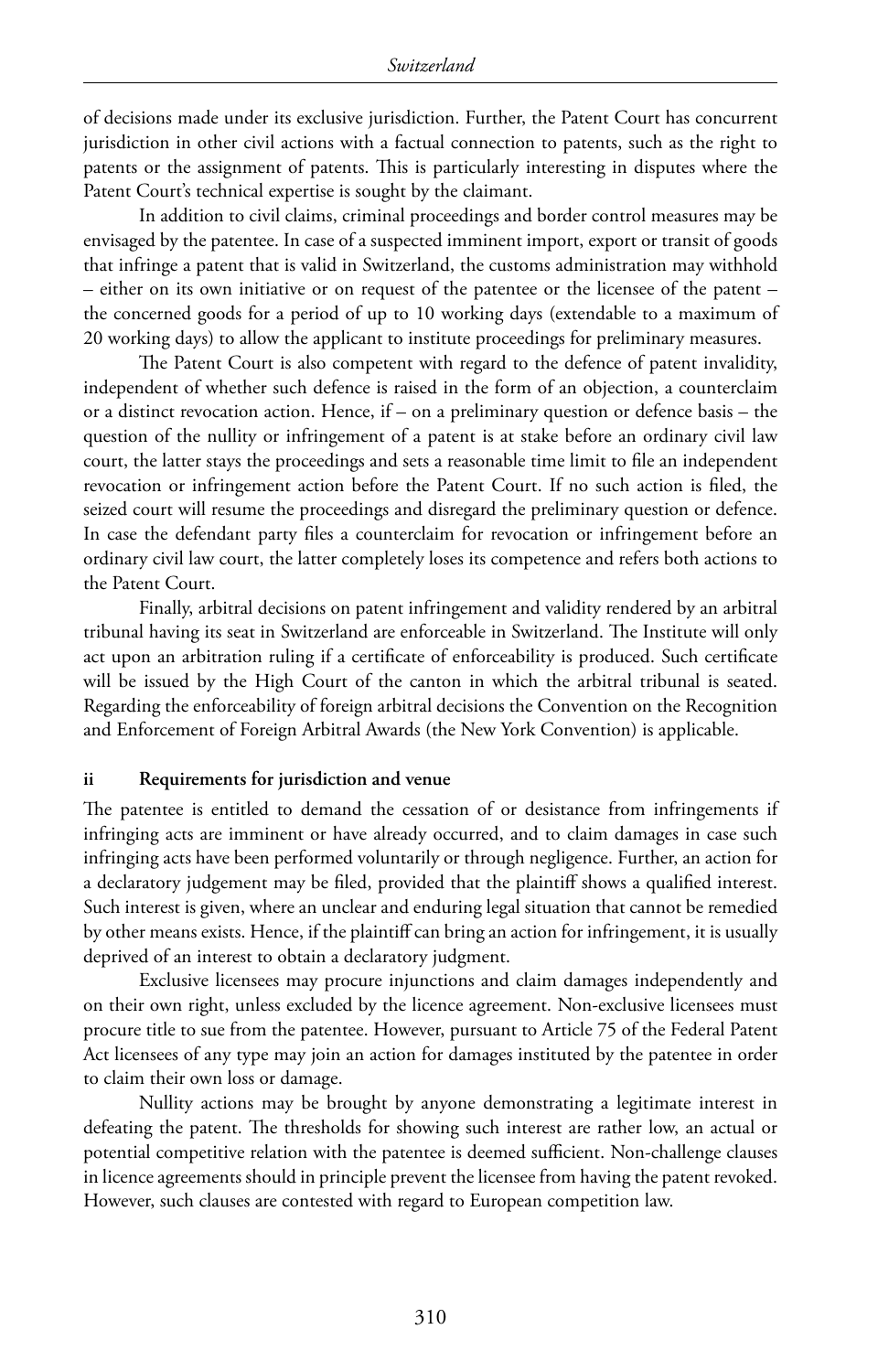#### **iii Obtaining relevant evidence of infringement and discovery**

As a matter of principle in Swiss civil procedure law, the parties to the proceedings have to produce the relevant evidence in support of their allegations. Fact-finding attempts comparable to pretrial discovery are stigmatised as fishing expeditions.9 However, there are two procedural mechanisms to obtain an adversary's evidence even before filing the lawsuit on the merits.

First, a patentee requesting preliminary measures may demand that the Patent Court orders a precise description of the allegedly unlawful products manufactured or processes used. The applicant must provide *prima facie* evidence that an existing claim has been infringed or an infringement is suspected to occur. If the opposing party claims that a manufacturing or trade secret is involved, the Patent Court will take the necessary measures to safeguard such secret, for instance by conducting the procedure for establishing the description *ex parte*. Such exclusion does not necessarily extend to the applicant's attorney or patent attorney, who, however, may be bound to secrecy by the court with regard to their clients and ordered to hand in their notes to the court.<sup>10</sup>

Second, the Federal Code of Civil Procedure allows to request the court to take preliminary evidence if the applicant makes it plausible that the evidence is at risk, in particular that it may disappear, or if another legitimate interest is established.

The scope of the taking of evidence is confined to the establishment of facts that are legally relevant and disputed by the parties. For instance, a request to disclose the identity of an unspecified manufacturer of allegedly infringing products is not permissible.<sup>11</sup> Further, the alleged infringer cannot be compelled to release documentary evidence. The taking of evidence is therefore confined in practice to the seizure or visual inspection of infringing goods or methods, examination of witnesses, procurement of expert opinions or the release of documents in the hands of third parties.

As an alternative to preliminary measures pertaining to the taking of evidence, the plaintiff may also specify documentary evidence in the hands of the defendant or third parties to be released. The defendant is not obliged to meet such a request. However, refusal of such release will be considered by the court in the course of the appraisal of the evidence on file. Third parties on the other hand are obliged to comply with a court's order to release documentary evidence.

Last, the patentee is entitled to demand disclosure of information pertaining to the sources, quantities and recipients of infringing products.

#### **iv Trial decision-maker**

The Patent Court is a specialised court constituted by two permanent judges and 38 non-permanent judges, of whom 27 are technical experts and 11 have a legal education. All of them have proven knowledge of patent law. In regular proceedings, the panel is composed of three, five or seven judges and always includes as well jurists as technically trained specialists. In proceedings regarding preliminary measures, the chairman usually rules as a single judge on procedural aspects and appoints a panel of three judges whenever deemed

<sup>9</sup> As expressly declared by the Patent Court, 27 April 2012, S2012\_006, cons. 7.

<sup>10</sup> Patent Court, 30 August 2013, S2013\_008, cons. 7.

<sup>11</sup> Federal Patent Court, 12 June 2012, S2012\_006, cons. 7.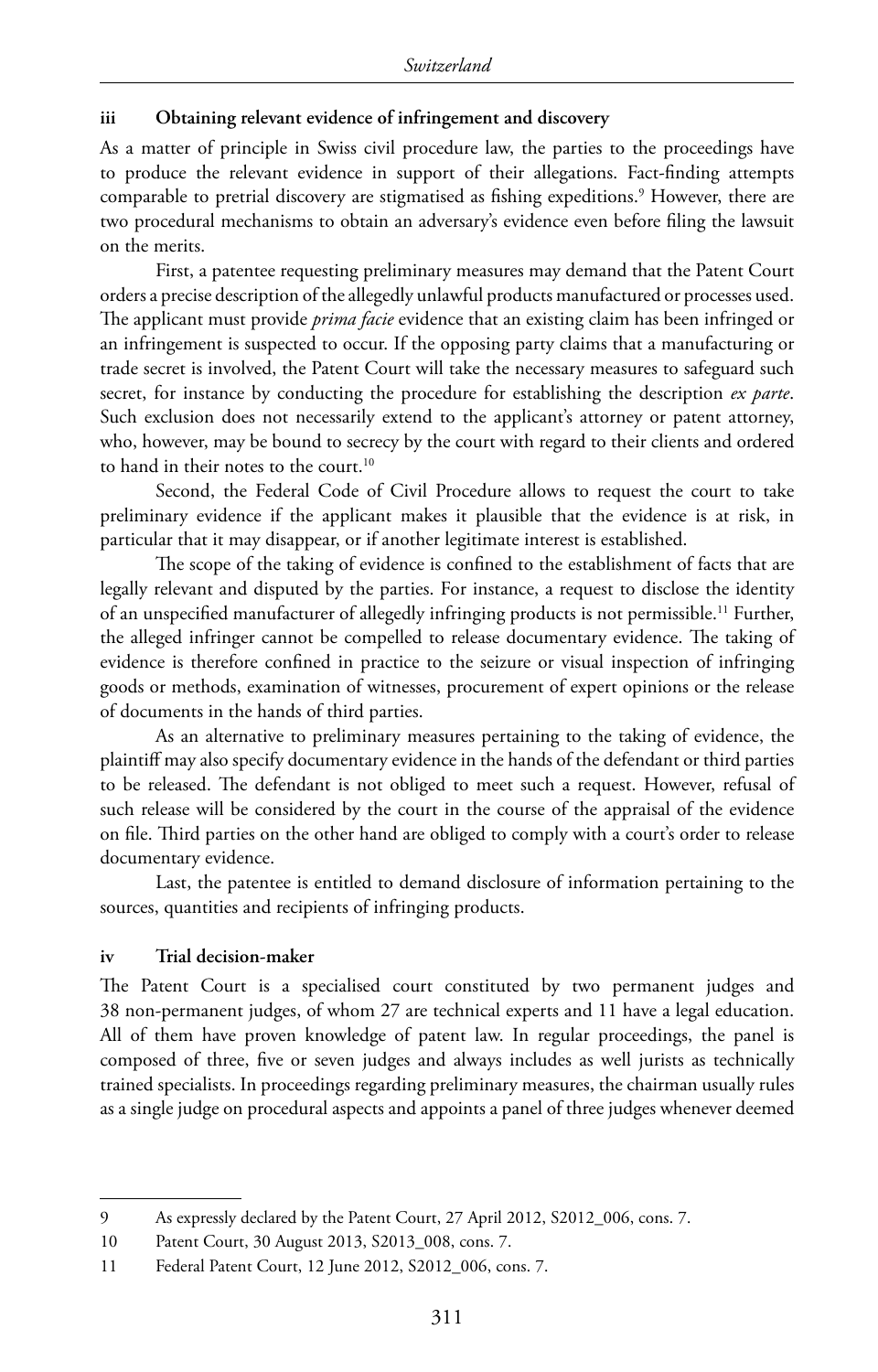appropriate for legal or factual considerations. Also, if the understanding of a technical issue is of particular significance, decisions regarding preliminary measures must be made in a panel of three.

#### **v Structure of the trial**

Proceedings before the Patent Court are governed by the Federal Civil Procedure Code, unless otherwise provided in the Federal Patent Act or in the Federal Act on the Patent Court. Further, the Patent Court has issued guidelines on the conduct of its proceedings, which are also available in English.<sup>12</sup>

Proceedings in patent disputes are initiated by submission of the plaintiff's written statement of claim outlining the relevant facts and offering the supporting evidence. After receipt of the statement of claim, the Patent Court designates one of the three official languages in Switzerland – being German, French and Italian – as the language of the proceedings. Generally, the language used in the statement of claim is chosen, provided that it is one of the official Swiss languages. Nevertheless, the parties are allowed to express themselves in motions and – subject to a three-week prior notice – in oral hearings in another of the official Swiss languages than the designated language of the proceedings. Further, English may be used subject to the consent of the Patent Court and both parties. However, the judgment and procedural rulings will be drafted in one of the official languages in any event.

After submission of its statement of claim, plaintiff is ordered to pay an advance on the court fees. Simultaneously, the defendant is served with the statement of claim for its attention. Recently, the Patent Court changed its practice regarding the payment of the court retainer fee in ordinary proceedings in such way as henceforth the plaintiff has to pay an advance on only half of the expected court costs for a decision. Only upon receipt of the advance payment will the court will set a time limit to the adverse party to submit its statement of defence.

Upon receiving the statement of defence, or, in the case of a counterclaim, upon receiving the reply and defence to counterclaim, an instruction hearing generally takes place, in which the chairman or the instructing judge and the designated technically trained judge participate. After a discussion with the parties on the matter in dispute, the court delegation will proceed with a preliminary assessment of the matter off the record and will attempt to bring about a settlement. If no settlement is achieved, the proceedings will usually continue with another exchange of briefs.

At the end of the exchange of briefs, the main hearing takes place. If a judge's expert opinion is rendered, the parties are given the opportunity to submit their positions thereto. Thereafter, theoretically the procedure of taking evidence would take place. However, up until now, no such procedure has been performed by the Patent Court. As stated in subsection iii, *supra*, object thereof are the facts that are legally relevant and disputed by the parties. The plaintiff normally carries the burden of proof in infringement proceedings. However, regarding invention concerning a process for the manufacture of a new product the burden of proof is reversed in the way that every product of the same composition shall be presumed

<sup>12</sup> Guidelines on Proceedings before the Patent Court (effective from 1 January 2016), available at: www.bundespatentgericht.ch (last visited 24 March 2016).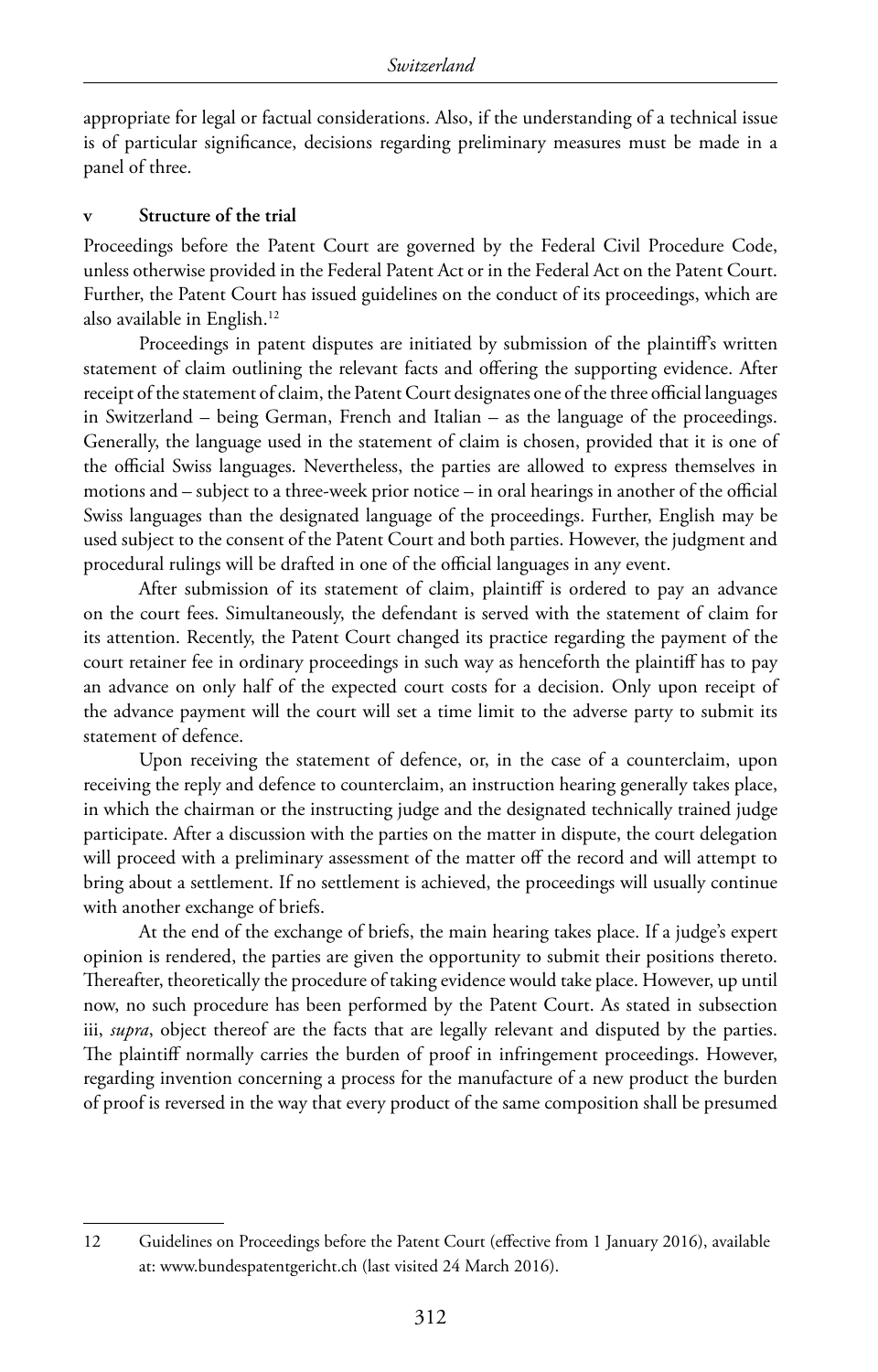to have been fabricated by the patented process until proof to the contrary has been provided. The same applies to a process for the manufacture of a known product if the patentee shows probable cause of a patent infringement.

#### **vi Infringement**

Pursuant to Article 66 of the Patent Act, use or imitation of a patented invention is deemed an infringement (i.e., literal and equivalent infringements are prohibited). The Patent Court adapted the previous Swiss doctrine of equivalents to the prevailing standards in continental Europe. Hence, equivalent infringement takes place if the following three criteria are met: (1) a product or process substitutes certain functional characteristics of a patent claim (same effect), while (2) the substitutive characteristics must be evident to an expert in the art in view of the patented teaching (accessibility), and (3) are considered by such expert as a solution of equal value with respect to the patent claim as literally stated in light of the description (equal value).13 The third element emphasising the importance of the literal patent claim for the determination of the equivalence was absent in the past practice of the Swiss cantonal courts and the Federal Supreme Court.

#### **vii Defences**

Defences may be asserted in the course of the infringement proceedings or by way of an independent action against the patentee (see subsection i, *supra*). Apart from non-infringement, the most popular defence against an infringement action is patent invalidity, which may be asserted based on lack of novelty, lack of inventive step, non-patentability, or insufficient disclosure of the invention for it to be carried out by a person skilled in the art. Further, a patent can be revoked if the subject matter of the patent goes beyond the content of the initial patent application or if the patentee was not entitled to be granted the patent (e.g., because the invention was made by someone else).

As a less common defence, the alleged infringer may argue that the incriminated use is exempted from patent protection because of private use or other privileged purposes or because of exhaustion of rights (see Section I.i, *supra*). Further, a patent cannot be invoked if the alleged infringer was commercially using the invention in good faith in Switzerland or had made special preparations for that purpose prior to the filing or priority date of the patent application. Such person is allowed to continue to use the invention for the purposes of its trade or business. Further, a compulsory licence may be claimed if the respective prerequisites are met. Compulsory licences are available *inter alia* for facilitating the use of dependent inventions purporting a major technical advance, in the absence of sufficient exploitation of a patent in Switzerland, if public interest so demands, as a remedy for anticompetitive behaviour in the field of diagnostics, or for the export of pharmaceutical products to developing countries.

<sup>13</sup> Patent Court, 21 March 2013, S2013001, cons. 17.2, confirmed by the Patent Court, 25 January 2016, O2014\_002, cons. 6.5.2.2.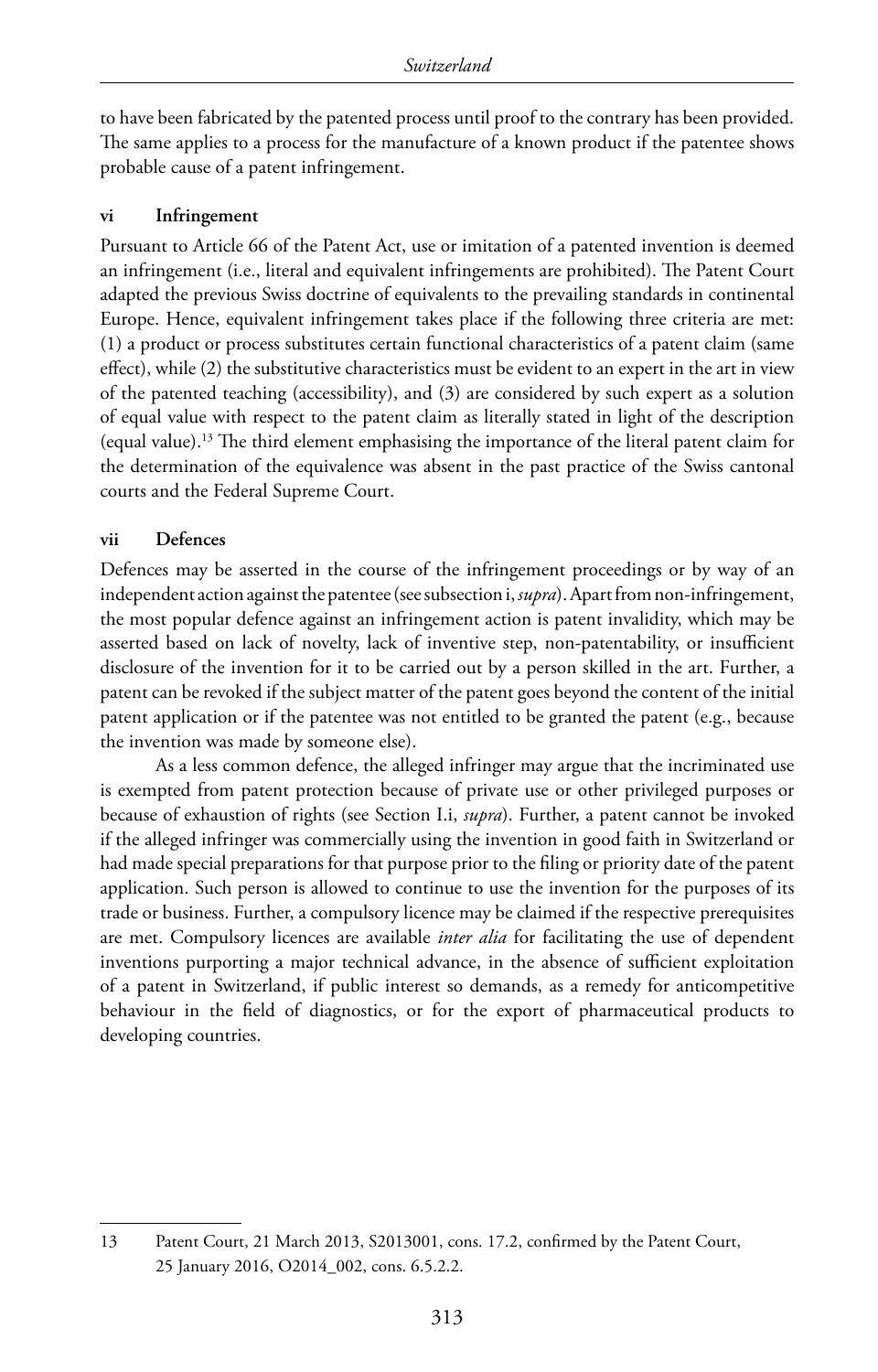#### **viii Duration of first-level decision**

The Patent Court aims to render a first instance judgment within 12 months of the commencement of proceedings. Hence, the parties are confronted with relatively short time limits to submit their briefs, ranging between four and six weeks, and limited possibilities to request an extension of time limits.

#### **ix Remedies**

The main remedies available to the patentee are injunctions and compensation of damages. Further, surrender of documents and information disclosing the source, quantities and recipients of infringing products can be ordered by the court.

With respect to monetary claims for compensation of damages or disgorgement of unlawfully attained profits, the plaintiff may in a first step demand disclosure of evidence relevant for the quantification of the claimed amount, which will then be pursued in a second step. Three alternative calculation methods are recognised by the courts: proof of the actual loss of profits, licence analogy and conclusion by analogy based on the profits of the infringer.<sup>14</sup> There are no punitive damages in Switzerland.<sup>15</sup>

Under the concept of licence analogy, the damage actually suffered is substituted by a fictitious reasonable royalty that would have been due if the adverse parties had entered into a licence agreement. However, according to the Federal Supreme Court, the plaintiff must establish a causal link between the hypothetical damage and the conduct of the infringer; in other words, evidence that a licence agreement could possibly have been concluded is required.16 This requirement defeats the concept of licence analogy in the majority of cases, but the plaintiff may demand the same by taking recourse to the concept of unjust enrichment in the amount of the infringer's savings commensurate to a fictitious reasonable royalty rate.

Injunctions may also be obtained by way of preliminary measures, provided that the plaintiff shows credibly that the patent is infringed or an infringement is imminent, he or she is likely to suffer irreparable harm because of such infringement, and there is urgency. In case of particular urgency, preliminary measures may be ordered immediately and without hearing the opposing party. However, *ex parte* injunctions are rarely granted. With respect to *ex parte* injunctions based on domestic patents, it should be noted that the plaintiff must produce *prima facie* evidence on the validity of the patent, such as an official search report, because there is no *ex officio* examination of novelty as a prerequisite for patent grant.17 If an infringer expects an attempt by the patentee to obtain an *ex parte* injunction, it may lodge a preventive protective writ with the Patent Court outlining the defence against the anticipated allegations.

#### **x Appellate review**

Judgments rendered by the Patent Court may be appealed to the Swiss Federal Supreme Court. In general, just points of law may be invoked, the findings of facts can be challenged only in very limited circumstances.

<sup>14</sup> Federal Supreme Court, 19 December 2005,132 III 379, cons. 3.2.

<sup>15</sup> Federal Supreme Court, 10 October 1996, 122 III 463, cons. 5cc.

<sup>16</sup> Federal Supreme Court, 19 December 2005,132 III 379, cons. 3.3.

<sup>17</sup> Federal Patent Court, 24 May 2013, S2013\_005, cons. 3.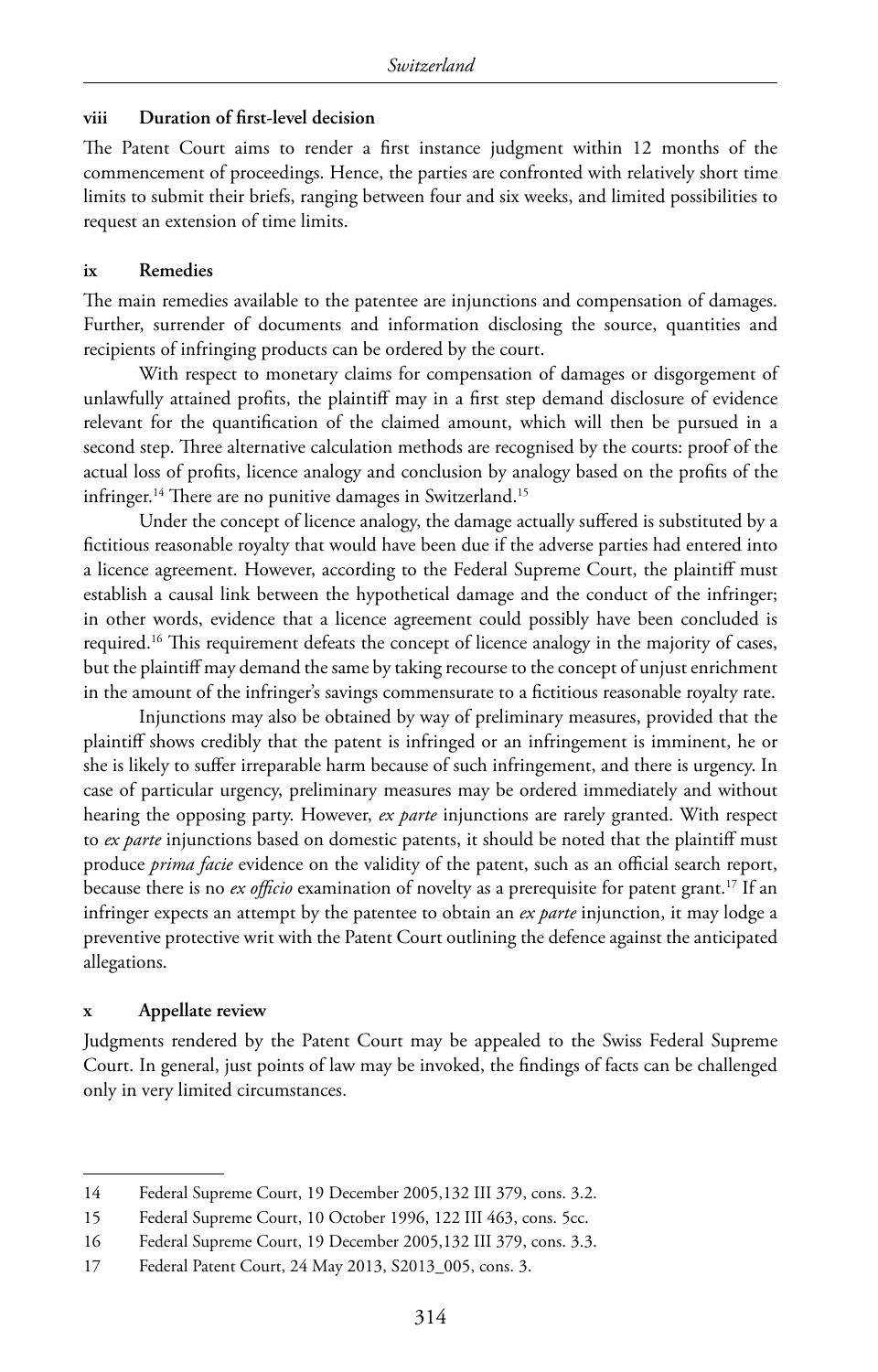Preliminary rulings are considered as intermediary orders and are therefore solely appealable if they are capable of causing irreparable legal prejudice to the appellant and in general only on the grounds of violations of constitutional rights.

#### **xi Alternatives to litigation**

Since the objections admissible in oppositions brought against domestic patents before the Institute are very limited (see Section III, *supra*), opposition is only a viable alternative to litigation if directed against a European application within nine months after grant of the right in the patent.

#### **V TRENDS AND OUTLOOK**

With regard to patent law, the current reform focuses, *inter alia*, on improving the conditions for biotechnical research and industry as well as medical treatment of children and patients with rare diseases. The Swiss Parliament finally adopted the revised Federal Therapeutics Act and Patent Act in March 2016. As an incentive for research, a six-month SPC extension for paediatric pharmaceuticals and a data exclusivity period of 15 years for products for paediatric use or rare diseases will be introduced. The new statutory provisions are expected to enter into force by the end of 2017.

Although Switzerland will not participate in the unitary patent and Unified Patent Court scheme of the European Union, the corresponding developments will be closely observed and analysed.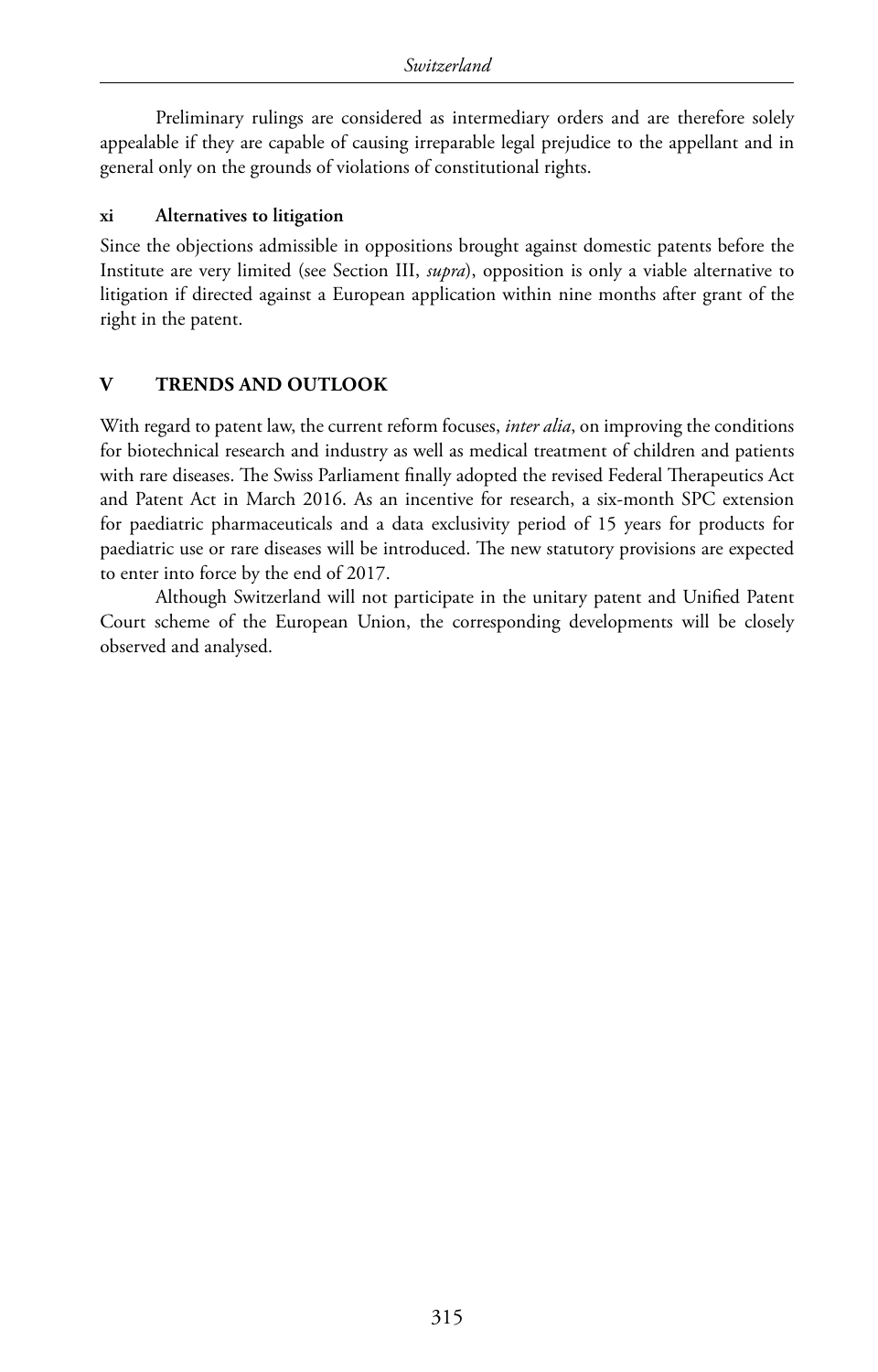## **Appendix 1**

# ABOUT THE AUTHORS

#### **THOMAS SCHÄR**

#### *Wenger Plattner*

Thomas Schär is a senior associate on the IP, private clients and litigation teams. He advises private clients as well as national and international companies, primarily in relation to IP, licensing and contract law. Another focus of his activity is insolvency and restructuring. Mr Schär also represents clients in court, having built an impressive track record as a litigator.

#### **MARTINA BRAUN**

#### *Wenger Plattner*

Martina Braun is a senior associate and member of the IP & IT and the life sciences and health law teams. She advises and represents clients on all aspects of intellectual property law and information technology, with a particular focus on copyright, trademarks and data protection. One of her key areas of expertise is advising on contract law. She also deals with a wide range of health law matters and the related regulatory issues.

#### **BRIGITTE BIELER**

#### *Wenger Plattner*

Brigitte Bieler is an associate with Wenger Plattner, practising in the firm's Basle office in the fields of intellectual property and IT, fair practices law and private clients. She advises companies and private individuals on national and international intellectual property law, especially in the area of trademark and copyright law. The second focus of her activity is advisory services on national and cross-border property law and estate planning. Prior to joining Wenger Plattner, Brigitte Bieler worked as a research and teaching fellow for civil law and civil procedure law of the University of Basel and as a law clerk at the Court of Appeal of Basle-Country.

#### **NICOLAS GUT**

#### *Wenger Plattner*

Nicolas Gut is an associate with Wenger Plattner, practising in the firm's Basle office in the fields of intellectual property, litigation and arbitration. His focus is on litigation in all areas